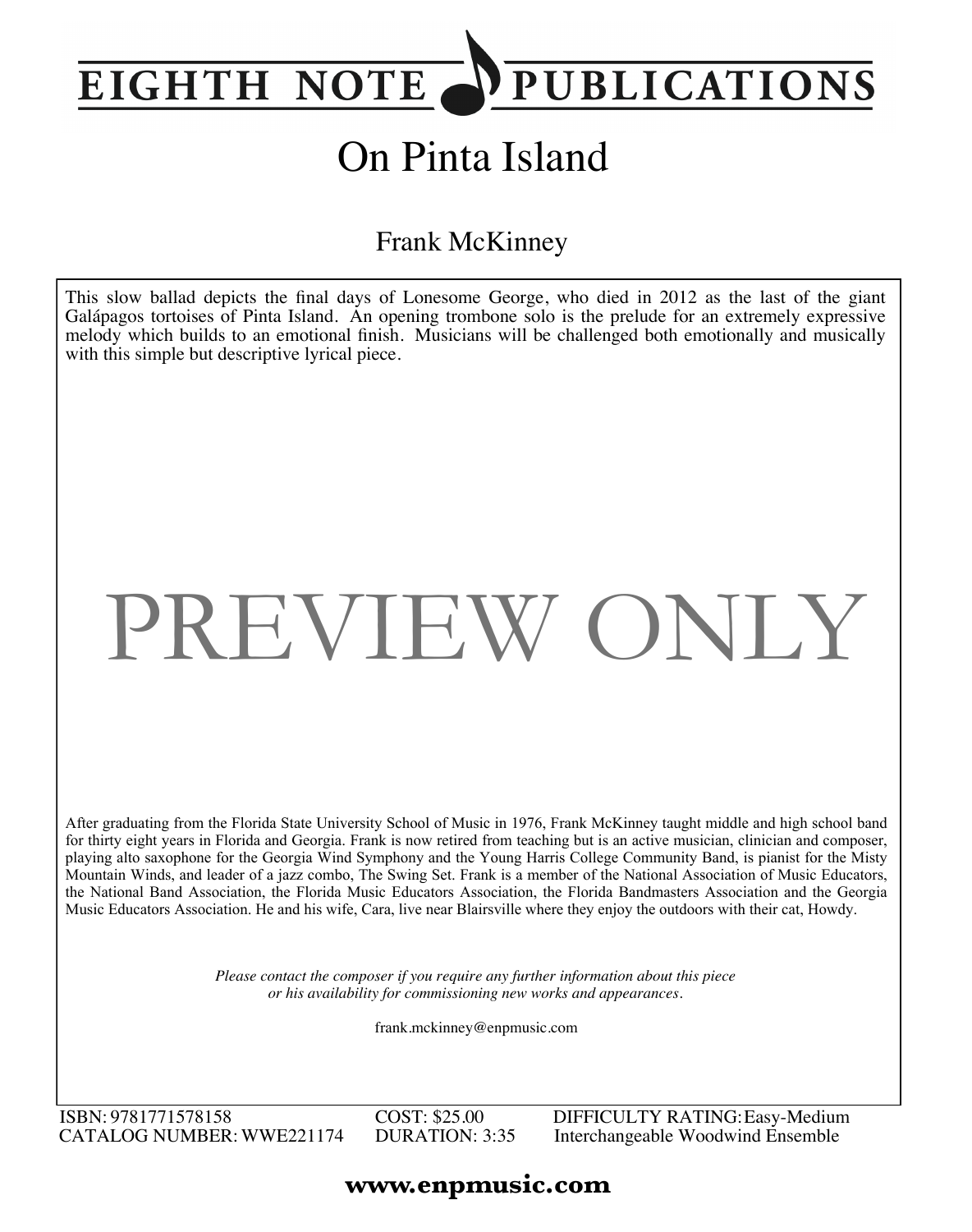#### ON PINTA ISLAND

Frank McKinney



© 2021 **EIGHTH NOTE PUBLICATIONS** www.enpmusic.com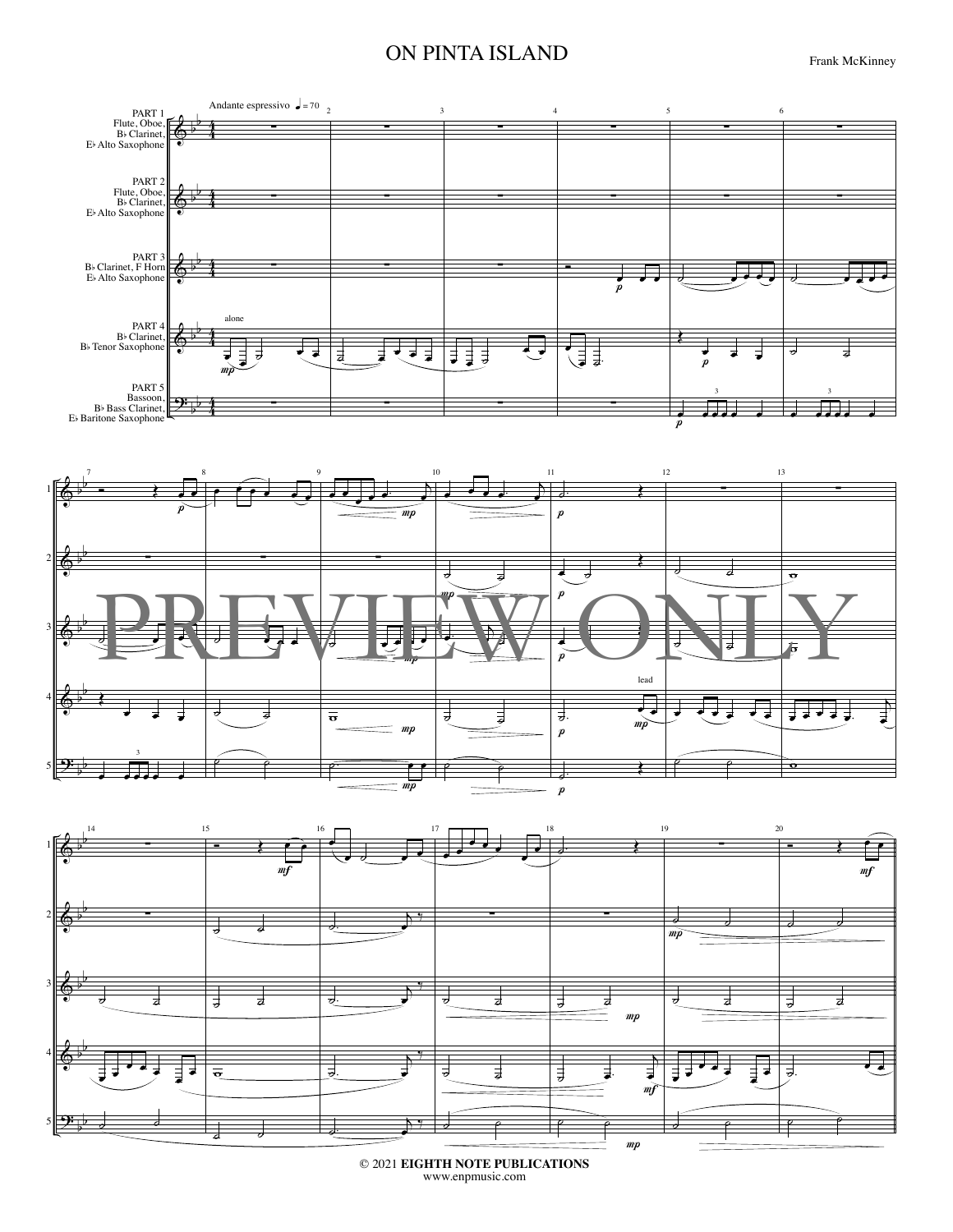





ON PINTA ISLAND pg. 2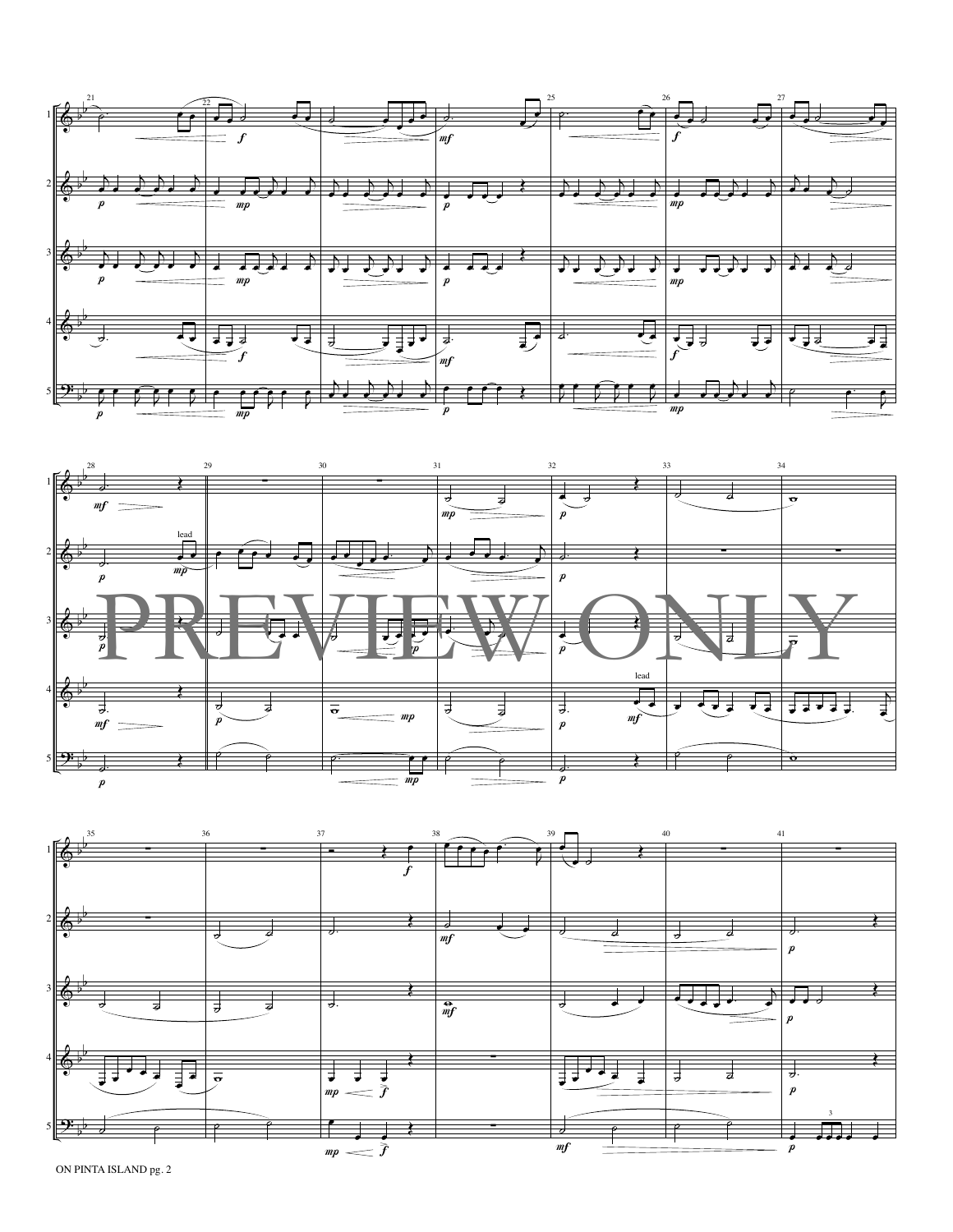





ON PINTA ISLAND pg. 3